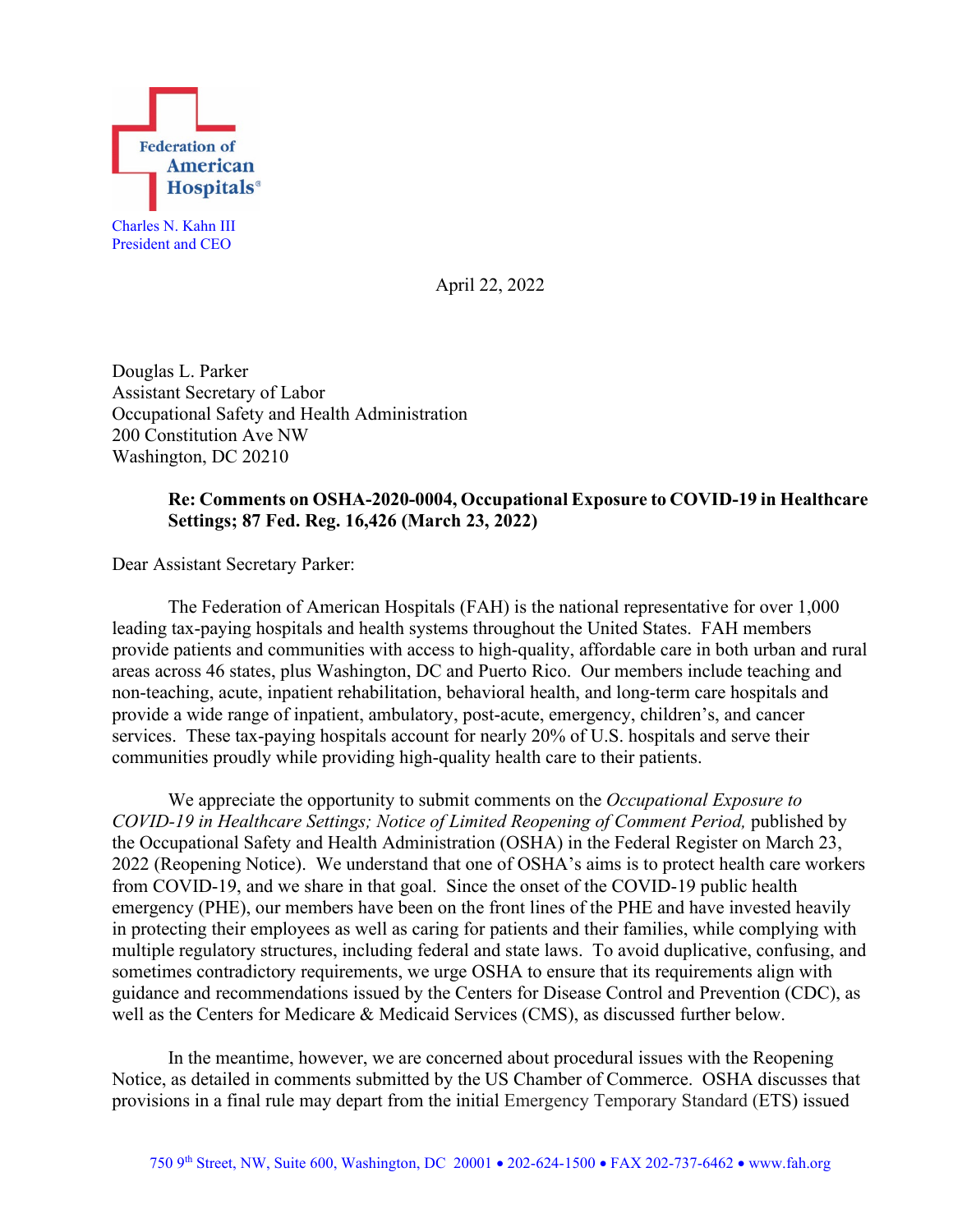last June. However, OSHA has not provided any additional proposed regulatory language that would reflect potential changes and discusses that the list of changes described in the March 23 Reopening Notice is not "intended to list all of the potential changes from the ETS. Other changes may result after due consideration of all comments and hearing testimony."[1](#page-1-0) Our comments below are based on the limited discussion in the Reopening Notice of any potential changes that may depart from the June ETS. Since there is not actual proposed language for any such changes nor any related regulatory impact analysis, our comments can only be limited in scope and lack the thorough review and comment that any new regulatory provisions deserve. Moreover, OSHA suggests it may finalize other changes not discussed in the June ETS or Reopening Notice, and thus the FAH and other stakeholders would not have opportunity to consider or comment on such provisions. We urge OSHA to ensure that stakeholders have the appropriate regulatory opportunity, as required under the Administrative Procedure Act, to review and comment on all such changes before they are finalized.

## **CONSISTENCY WITH CDC GUIDANCE**

## *Alignment with the CDC Recommendations for Healthcare Infection Control Procedures*

We agree that OSHA should align its requirements with all applicable CDC recommendations. CDC recommendations are fluid and constantly evolving – as directly evidenced by the change in recommendations since the close of the comment period for OSHA's original June ETS. Because CDC guidance changes as needed to address new developments in science and new understandings of the COVID-19 virus, OSHA should clarify that it incorporates by reference specific areas of CDC guidance, as that guidance may be amended from time to time. This provides hospitals with flexibility post-rulemaking to implement best evidence-based practices and avoids confusion and conflicts between CDC guidance and OSHA requirements.

### *Additional Flexibility for Employers*

We strongly urge OSHA to provide a "safe harbor" enforcement policy for employers that are in compliance with CDC guidance during the period at issue. This would further align OSHA requirements with CDC guidance. Both CDC and hospitals have developed policies and best practices based on the advice and expertise of virologists, epidemiologists, physicians, employees, health care providers, and other stakeholders regarding safety strategies for managing COVID-19. It is critical that hospitals can continue to implement safety and medical protocols based on CDC guidance.

### *Tailoring Controls to Address Interactions with People with Suspected or Confirmed COVID-19*

We support OSHA in providing flexibility in areas where healthcare employees are not reasonably expected to encounter people with suspected or confirmed COVID-19. As discussed above, OSHA should align its requirements with CDC guidance, including utilizing the same definition of outbreak. This flexibility will allow hospitals to focus their already strained resources on already-tested and established protocols that achieve CDC and OSHA goals when interacting with patients and other individuals with suspected or confirmed COVID-19 cases.

<span id="page-1-0"></span><sup>1</sup> 87 Fed. Reg. 16,427 (March 23, 2022).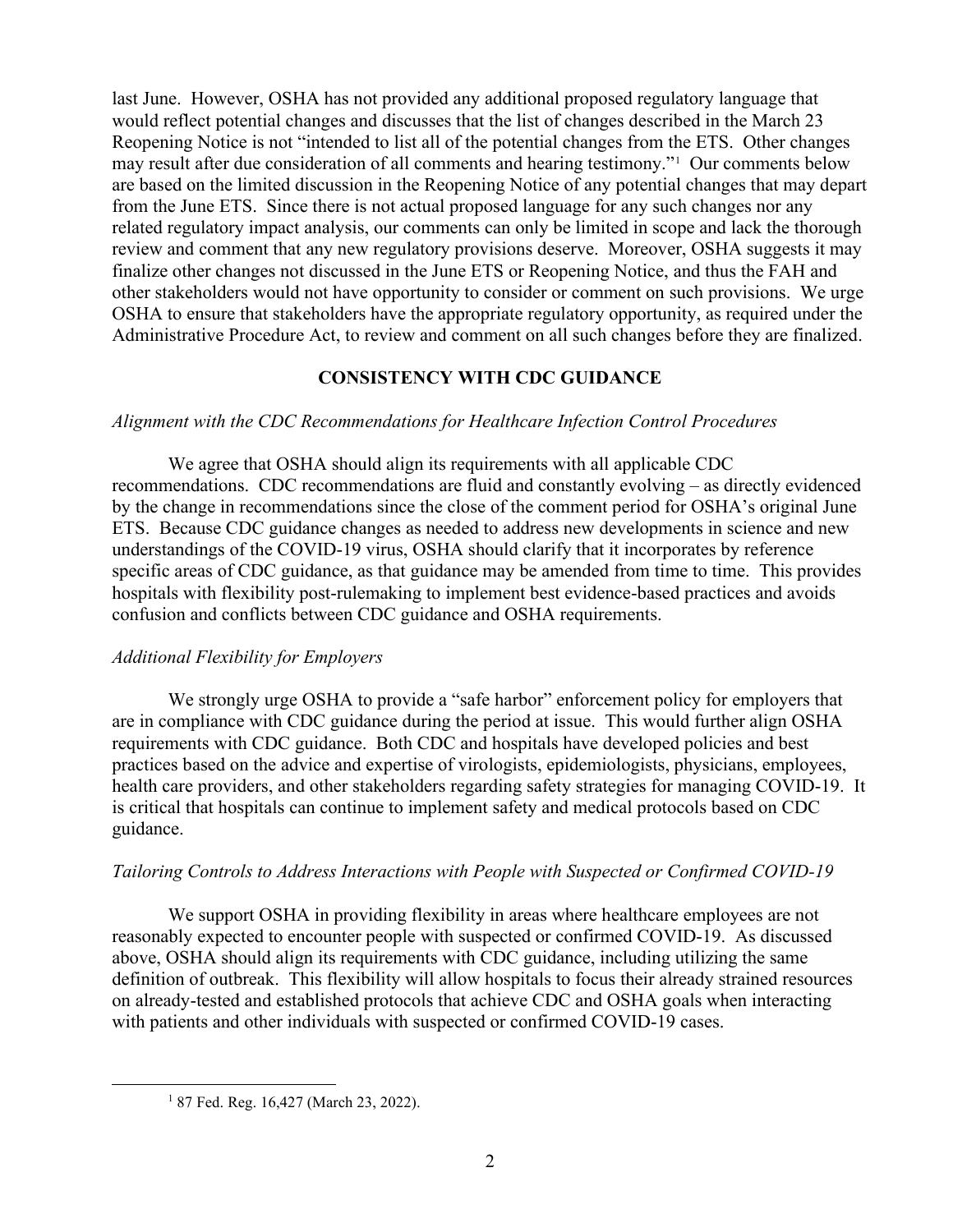### *Requirements for Vaccinated Workers*

The FAH appreciates OSHA's flexibility in permitting hospitals to determine which requirements are appropriate based on the vaccination status of the individual worker involved, the general vaccination rate of the entire staff, and the general vaccination rate of the community. Moreover, this approach should align with CDC requirements whenever possible and avoid conflicts with state and local laws when applicable.

### *Triggering Requirements Based on the Level of Community Transmission*

Regarding the use of the level of community transmission as a trigger for controls, OSHA should align its requirements to CDC guidance. Under the CDC's current guidance for healthcare workers, hospitals can take into account the level of community transmission of COVID-19 in determining safety measures (*e.g.,* implement certain controls in areas of substantial or high transmission, but not require similar controls in areas of low or moderate transmission). This allows each hospital to tailor its approach to the populations and communities it serves and appropriately allocate resources.

### **ALIGNMENT WITH CMS' VACCINATION MANDATE**

#### *Limited Coverage of Construction Activities in Healthcare Settings*

In considering whether employers that engage in construction work in hospitals should be covered by OSHA requirements, OSHA should strive to align with CMS' Omnibus COVID-19 Health Care Staff Vaccination mandate (Mandate). [2](#page-2-0) In the Mandate, CMS acknowledged that there are many infrequent non-health care services and tasks performed in or for a health care facility by vendors, volunteers, and professionals and stated it would be overly burdensome to mandate vaccinations for each of those individuals who enter the facility.<sup>[3](#page-2-1)</sup> Therefore, CMS recommended that hospitals consider frequency of presence, services provided, and proximity to patients and staff in determining appropriate safety protocols.[4](#page-2-2)

It is similarly burdensome to enforce other restrictions upon these individuals such as requiring employers to provide proof of vaccination. First, there are HIPAA barriers in obtaining information from employers. In addition, the individuals working in construction are typically transient, change on a day-to-day basis, and thus difficult to track. Moreover, these individuals are typically not in close proximity to patients and medical staff nor other clinical operations. Therefore, OSHA should permit hospitals the ability to determine whether the hospital extends ETS coverage to construction workers or a subset thereof.

#### *Vaccination—Booster Doses*

OSHA should follow CMS' definition of fully vaccinated. As such, "fully vaccinated" should be defined as when an individual completes the full course of the vaccine dosing (whether

<span id="page-2-0"></span><sup>2</sup> 86 Fed. Reg. 61,555 (Nov. 5, 2021).

<span id="page-2-1"></span><sup>3</sup> *Id*. at 61,571.

<span id="page-2-2"></span><sup>4</sup> *Id*.